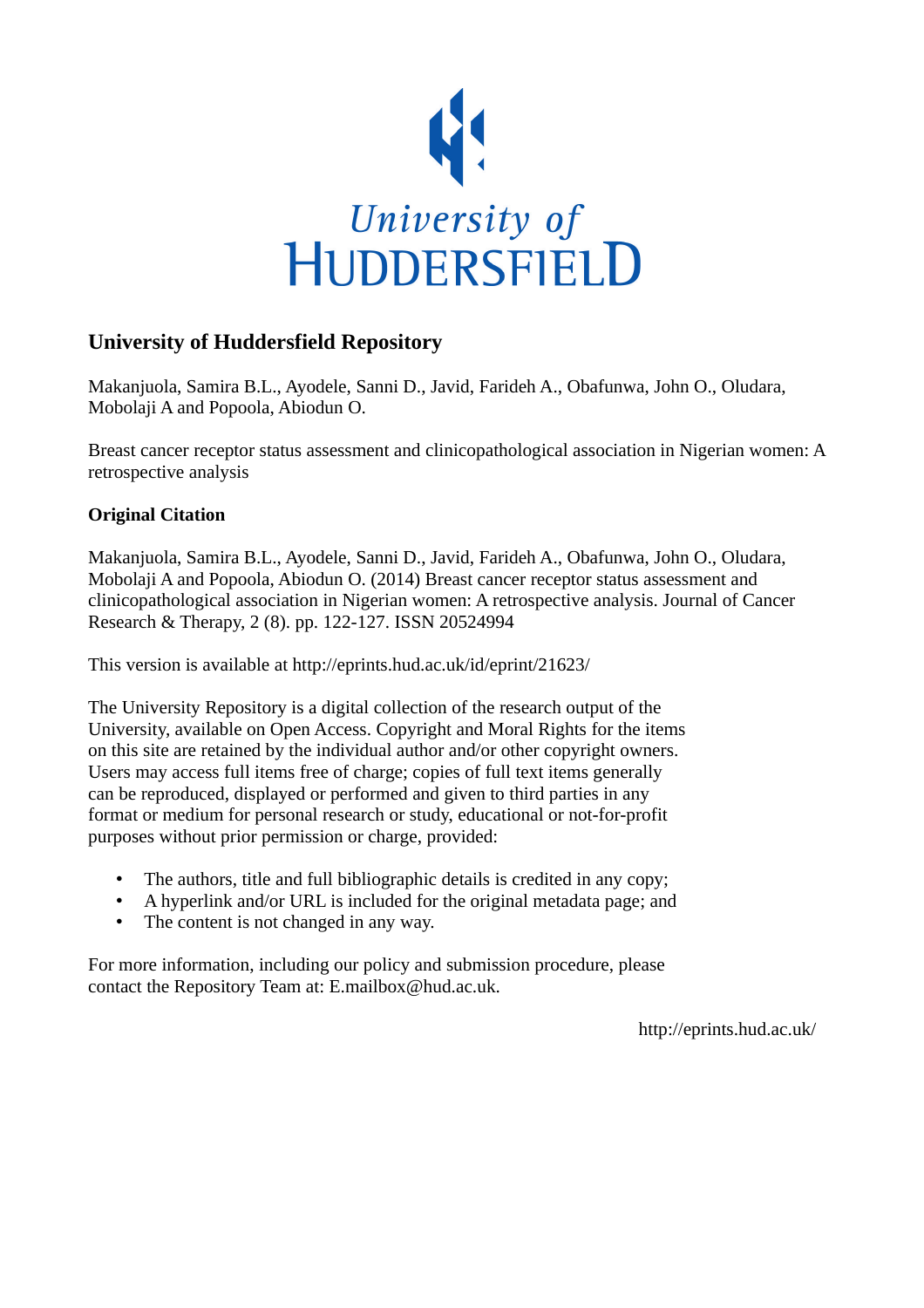# **Journal of Cancer Research & Therapy**

[Makanjuola SBL et al., J Cancer Res Ther 2014, 2\(8](http://dx.doi.org/10.14312/2052-4994.2014-19)):122-127 http://dx.doi.org/10.14312/2052-4994.2014-19

# **Original research**



*Open Access*

# **Breast cancer receptor status assessment and clinicopathological association in Nigerian women: A retrospective analysis**

Samira BL. Makanjuola $^{1,*}$ , Sanni D. Ayodele<sup>2</sup>, Farideh A. Javid $^3$ , John O. Obafunwa $^2$ , Mobolaji A. Oludara $^4$  and Abiodun O. Popoola $^5$ 

1 Department of Pharmacology, Lagos State University, College of Medicine (LASUCOM), 1-5 Akinjobi Way, Ikeja, G.R.A Ikeja, Lagos Nigeria

2 Department of Pathology and Forensic Medicine, Lagos State University Teaching Hospital (LASUTH), 1-5 Akinjobi Way, Ikeja, G.R.A Ikeja, Lagos Nigeria

<sup>3</sup> Department of Pharmacy, School of Applied Sciences, University of Huddersfield, Queensgate, Huddersfield HD1 3DH, United Kingdom

4 Department of Surgery, Lagos State University Teaching Hospital (LASUTH), 1-5 Akinjobi Way, Ikeja, G.R.A Ikeja, Lagos Nigeria

5 Department of Oncology, Lagos State University Teaching Hospital (LASUTH), 1-5 Akinjobi Way, Ikeja, G.R.A Ikeja, Lagos Nigeria

### **Abstract**

*Background:* Breast cancer markers are becoming increasingly important in breast cancer research due to their impact on prognosis, treatment and survival. The present retrospective study was carried out to quantify the proportion of estrogen (ER), progesterone (PR), and human epithelial receptor 2 (HER2) expressions and their association with tumour grade, age, and tumour size in breast cancer patients in Nigeria. *Materials and methods:* The paraffin embedded tissue sections were analysed for breast cancer markers using monoclonal antibody SP1 for ER and SP2 for PR and polyclonal antibody ErbB2 for HER2. *Results:* A total of 286 breast cancer paraffin wax tissue sections were analysed for ER, PR and HER2 expression. Of all the tissue samples examined, 20 (7%) were ERpositive, 6 (2.1%) were PR-positive, 11 (3.8%) were HER2-positive whereas 248 (87%) were triple-negative breast carcinoma. ER- and PR-positivity was associated with early grade I and II tumours ( $P < 0.010$ -0.009) and tumour sizes of  $< 50$ mm (p  $< 0.001$ ). HER2positivity was positively ( $P < 0.009$ ) associated with grade II tumours and negatively ( $P < 0.0001$ ) associated with grade III tumours. Triple-negative breast cancer was associated with grade III tumours ( $P < 0.0001$ ) and larger tumour sizes of  $> 50$ mm ( $P < 0.0001$ ). *Conclusion:* A small proportion of Nigerian women with breast cancer are ER/PR-positive which are associated with less aggressive, better prognosis and benefit from endocrine therapy. An even smaller proportion of patients with aggressive tumors were HER2 posivite but responsive to Herceptin treatment. Unfortunately, a very high proportion of cases were triple-negative which is associated with very aggressive tumours and no targeted treatment, which may explain the high mortality rates from breast cancer in Nigeria.

*Keywords:* estrogen; progesterone; HER2; breast carcinoma; Nigerian; tumour grade; tumour size

### **Introduction**

Breast cancer is the most common neoplasia both in the developed and developing countries. The incidence rates vary greatly worldwide from 19.3 per 100,000 in Eastern Africa, to 89.7 per 100,000 in Western Europe [1]. Although the lowest incidence rates of breast cancer are found in African countries, the incidence is increasing. In Nigeria, breast cancer occupies number  $12<sup>th</sup>$  position among 20 causes of death in women [1]. Breast cancer survival rates also vary greatly among countries, ranging from 80% and over in Northern America, Sweden and Japan to around 60% in middle-income countries and below 40% in low-income countries [2-3]. The low survival rates in less developed countries are associated with ineffective early detection programmes resulting in late presentation as well as the lack of adequate diagnosis and treatment facilities.

The occurrence, progression and prognosis of breast cancer depend on complex processes involving various

**Corresponding Author:** Samira Lobo Makanjuola, Department of Pharmacology, La[gos State University, College](mailto:sbatistalobo@hotmail.com) of Medicine (LASUCOM), 1-5 Akinjobi Way, Ikeja, G.R.A Ikeja, Lagos Nigeria. Tel.: +234 80 96633500; Email: sbatistalobo@hotmail.com

*Received* 4 May 2014 *Revised* 16 July 2014 *Accepted* 24 July 2014 *Published* 29 July 2014

**Citation:** Makanjuola SBL, Ayodele SD, Javid FA, Obafunwa JO, Oludara MA and Popoola AO (2014) Breast ca[ncer receptor status assessment](http://dx.doi.org/10.14312/2052-4994.2014-19) [and](http://dx.doi.org/10.14312/2052-4994.2014-19) clinicopathological association in Nigerian women: A retrospective analysis. J Cancer Res Ther 2:122-127. doi:10.14312/2052-4994.2014- 19

**Copyright:** ©2014 Makanjuola SBL, et al. This is an open-access article distributed under the terms of the Creative Commons Attribution License, which permits unrestricted use, distribution and reproduction in any medium, provided the original author and source are credited.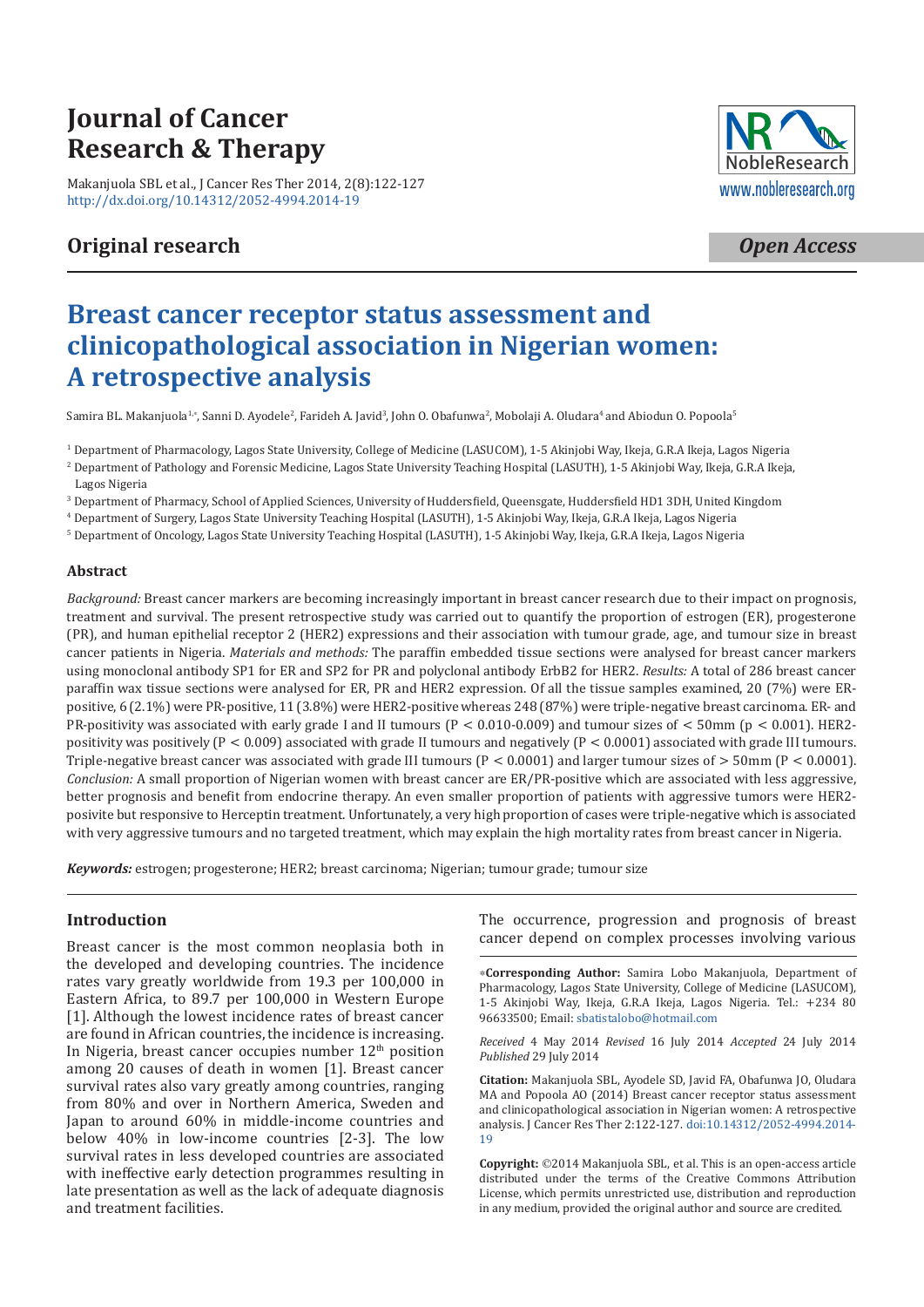genes, pathways and protein expression and regulation. Therefore it is difficult to determine the biological behaviour and prognosis of breast cancer based on the assessment of a single factor. Immunohistochemistry (IHC) has become essential to many malignancies and plays a key role in tumour diagnosis, treatment and prognosis assessment [4].

Several tumours are hormone-dependent and breast cancer is a typical example. Estrogen (ER) and progesterone (PR) play important roles in the growth and differentiation of breast cancers making them important prognostic markers [5]. Human epithelial receptor 2 (HER2), a proto-oncogene also known as ErbB2-neu, located on chromosome 17q21 is also considered to be closely associated with occurrence and development of breast cancer [6].

Different expression patterns of ER, PR and HER2 have been identified, making knowledge of the receptor content of breast carcinoma essential in planning the management of disease [7-8]. ER over expression has been predominantly observed in lower grade, smaller size-tumours, more likely to be node negative, and shows better survival outcome than ER-negative cancers [7, 9-10]. PR over expression is also associated with well differentiated tumours with good overall survival [11]. The over expression of ER is reported to occur in approximately 70-80% of invasive breast carcinoma at the point of diagnosis. Over expression of HER2 is associated with higher grade [12], and ER-negative tumours [13], which demonstrate poor overall survival [14]. The HER2 over expression is reported to occur in 10-30% of invasive breast cancers [15]. Another subtype usually identified in breast cancer classification is the triple-negative. Triplenegative breast cancers are tumours characterized by their lack of hormone receptors (ER and PR) and HER2. They are the most aggressive form and account for 10- 17% of all breast cancers [16].

The Lagos State University Teaching Hospital (LASUTH), Nigeria receives an average of 150 patients diagnosed with breast cancer annually. Majority of patients diagnosed with invasive breast carcinoma undergo surgery, followed by chemotherapy and radiotherapy as well as hormonal therapy.

In Nigeria, receptor status assessment for breast cancer patients is currently unavailable in many centers. However, tamoxifen is prescribed based on evidence suggesting that ER/ PR-positivity rates in Nigerians are the same as in Western countries [17]. Therefore, the aim of this study was first to carry out retrospective investigation to study the reliability of routinely processed paraffin wax sections in the assessment of ER, PR, and HER2 in a series of breast carcinomas. Second, to evaluate the association between ER-, PR-, HER2-positivity, and triple-negative tumours with other tumour characteristics including age at presentation, size of the tumour, and grade of the tumour.

#### **Materials and methods**

#### *Data collection*

Approved by the Faculty Research Board of Nigeria, the Lagos State University Teaching Hospital Cancer Registry was queried from 1 January 2009 to 31 December 2011 and provided the following data on each invasive breast cancer subject: age, cancer site, tumour characteristics (morphology, grade, and size), and nodal disease status.

Two hundred and eighty six formalin fixed, paraffin embedded tissue block samples from the breast lesions were investigated. Data related from the studied subjects were retrieved from Oncology Centre, LASUTH, Lagos, Nigeria. All samples were obtained from females with breast lesions, their ages ranging from 23 to 82 years with a mean age of 48.9 years old.

#### *Sample processing*

Serial sections on HistoBond slides for Immunohistochemistry (IHC) and one section on a regular slide for haematoxylin and eosin (H&E) procedure were prepared for each case. The Immunohistochemistry staining was performed as per standard protocols. Briefly, slides were heated overnight at 60˚C, followed by deparaffinization in xylene and through graded ethyl alcohols and rehydration using the aqueous buffer. Before immunostaining with antibodies, the deparaffinized slides were incubated in 0.3% hydrogen peroxide in methanol for 20 min to inhibit endogenous peroxidise activity, then washed 3 times with IHC wash buffer (Bethyl Lab., UK). The tissues were subsequently treated with IHC retrieval buffer (PH 6.0) (Bethyl Lab., UK) at 96˚C for 20 min for antigenic retrieval, and then washed 3 times with IHC wash buffer. Further slides were incubated in IHC blocking buffer (Bethyl Lab., UK) for 15 min to prevent non specific binding of antibodies. The IHC blocking agent was then drained and slides were incubated with the primary antibody for 1 h in a humidity chamber using the following dilutions: ER (clone SP1, titer 1:50, Abcam), PR (clone SP2, titer 1:50, Abcam), HER2/neu (ErbB2, titer 1:150, Bethyl Lab, UK). After rinsing the primary antibody thrice using IHC wash buffer for 5 min in each, the slides were incubated in secondary antibody labelled with HRP (Bethyl Lab., UK) for 1 h in the same chamber. Detection of labelled secondary antibody was detected using the DAB substrate ABC (Bethyl Lab., UK) according to manufacturer's instructions. The sections were counter stained using haematoxylin, dehydrated using ethyl alcohol, cleared using xylene, and mounted in DPX then examined under light microscope. All sections were performed at the same time and submitted to standard methods. Known positive and negative cases were used as external controls. Two investigators evaluated the sections independently. Positive expression for each tumour marker was defined as in the literature: ER and PR, were considered positive when  $>10$  of the nuclei were stained in 10 high power field (HPF) [18]. HER2/neu was considered negative when scored 0 and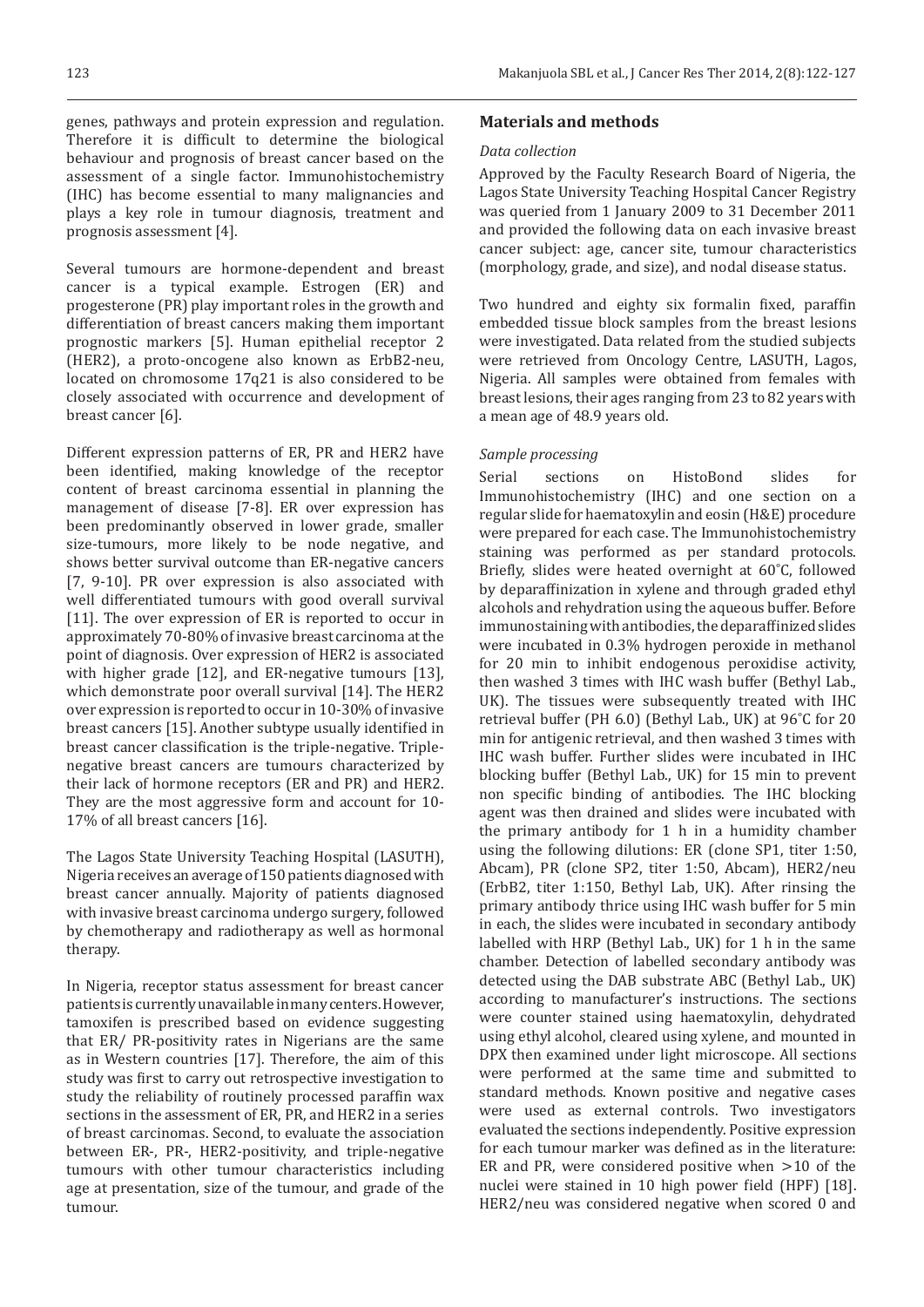$+1$ , positive with score  $+2$  and  $+3$ . Cellular membrane should be completely stained in  $>10\%$  tumour cells for it to be considered as  $+2$ ,  $+3$ . Cells with no staining, or weak staining in part of the cell membrane and in  $<$  10% of the tumour cells were considered negative [19].

#### *Statistical analysis*

SPSS Software version 17.0 was used for all statistical analysis and p-value of 0.05 or less was regarded as statistically significant. Differences in subjects and tumour characteristics between the various breast cancer subtypes were analysed using analysis of variance for continuous variables and Chi-square test for categorical variables.

#### *Ethical consent*

The studied protocol was submitted and approved by the Faculty Research Board of Nigeria in Collaboration with the Department of Pathology and Forensic Medicine, Lagos state Teaching Hospital, Nigeria.

### **Results**

Two hundred and eighty six formalin fixed, paraffin embedded tissue block samples from the breast lesions were investigated. These included 262 (92%) invasive ductal carcinomas, 13 (4.6%) invasive lobular carcinomas, 6 (2.1%) invasive mucinous carcinomas, 2 (0.7%) invasive papillary carcinoma, 1 (0.4%) medullary carcinoma and 1 (0.4%) mixed invasive ductal and lobular carcinoma (Table 1).

Eighty eight (31.1%) cases presented a tumour size of 20mm, 102 (36.0%) presented a tumour size between 20-50mm, and 93 (32.9%) presented a tumour size of  $>$ 50mm (Table 1). Thirty six (12.7%) cases were tumour grade I, 136 (48.0%) were tumour grade II, and 111 (39.3%) were tumour grade III (Table 1). Only 51 (17.8%) cases were examined for lymph node positivity, with 42 (82.4%) being positive and 9 (17.6%) being negative (Table 1).

Other factors including BMI were available for 42 (14.8%) cases, with 5 (11%) being underweight, and larger proportions being either of normal weight 14 (33.3%), overweight 13 (31%) or obese 10 (23.3%). The triple-negative phenotype was observed in 248 (87%) of eligible breast cancer cases, 20 (7%) were classified as ER-positive, 6 (2.1%) were classified as PR-positive, and 11 (3.9%) were classified as HER2-positive (Table 2) (Figure 1).

The average age of presentation for ER/PR-positive cases was 51.3 years old whereas for HER2-positive and triplenegative breast cancer was 48.1 and 48.8, respectively. Although ER/PR-positive breast cancer cases were associated with older age and HER2-positive and triplenegative with younger age, the differences between the groups were not significant (Table 3). Tumour grade **Table 1** Distribution of breast carcinoma by clinicopathological features (286 cases).

| Clinicopathological features                     | Frequency | Percentage |  |  |  |  |
|--------------------------------------------------|-----------|------------|--|--|--|--|
| Histological type (available for 285 (99. 6%))   |           |            |  |  |  |  |
| Invasive ductal carcinoma                        | 262       | 92%        |  |  |  |  |
| Invasive lobular carcinoma                       | 13        | 4.6%       |  |  |  |  |
| Invasive mucinous carcinoma                      | 6         | 2.1%       |  |  |  |  |
| invasive papillary carcinoma                     | 2         | 0.7%       |  |  |  |  |
| Medullary carcinoma                              | 1         | 0.4%       |  |  |  |  |
| Mixed Invasive ductal &<br>lobular carcinoma     | 1         | $0.4\%$    |  |  |  |  |
| Total                                            | 285       | 100%       |  |  |  |  |
| Tumour size (available for 283 (98. 9%))         |           |            |  |  |  |  |
| $<$ 2 cm                                         | 88        | 31.1%      |  |  |  |  |
| $2-5$ cm                                         | 102       | 36.0%      |  |  |  |  |
| $>5$ cm                                          | 93        | 32.9%      |  |  |  |  |
| Total                                            | 283       | 100%       |  |  |  |  |
| Tumour grade (available for 283 (98. 9%))        |           |            |  |  |  |  |
| Grade I                                          | 36        | 12.7%      |  |  |  |  |
| Grade II                                         | 136       | 48.0%      |  |  |  |  |
| Grade III                                        | 111       | 39.3%      |  |  |  |  |
| Total                                            | 283       | 100%       |  |  |  |  |
| Lymph node status (available for 51 (17.8%))     |           |            |  |  |  |  |
| Negative                                         | 9         | 17.6%      |  |  |  |  |
| Positive                                         | 42        | 82.4%      |  |  |  |  |
| Total                                            | 51        | 100%       |  |  |  |  |
| Body mass index (BMI) (available for 42 (14.7%)) |           |            |  |  |  |  |
| Underweight <18.5                                | 5         | 11.9%      |  |  |  |  |
| Normal 18.5-24.9                                 | 14        | 33.3%      |  |  |  |  |
| Overweight 25-29.9                               | 13        | 31.0%      |  |  |  |  |
| Obese $>30$                                      | 10        | 23.80%     |  |  |  |  |
| Total                                            | 42        | 100%       |  |  |  |  |

**Table 2** Expression of ER, PR, and HER2 markers in breast carcinoma.

| Marker        | Positive  |            | <b>Negative</b> |            |
|---------------|-----------|------------|-----------------|------------|
| Cases $(286)$ | Frequency | Percentage | Frequency       | Percentage |
| <b>ER</b>     | 20        | 7.0%       | 266             | 93.0%      |
| <b>PR</b>     | 6         | 2.1%       | 280             | 97.9%      |
| HER2/neu      | 11        | 3.9%       | 275             | 96.2%      |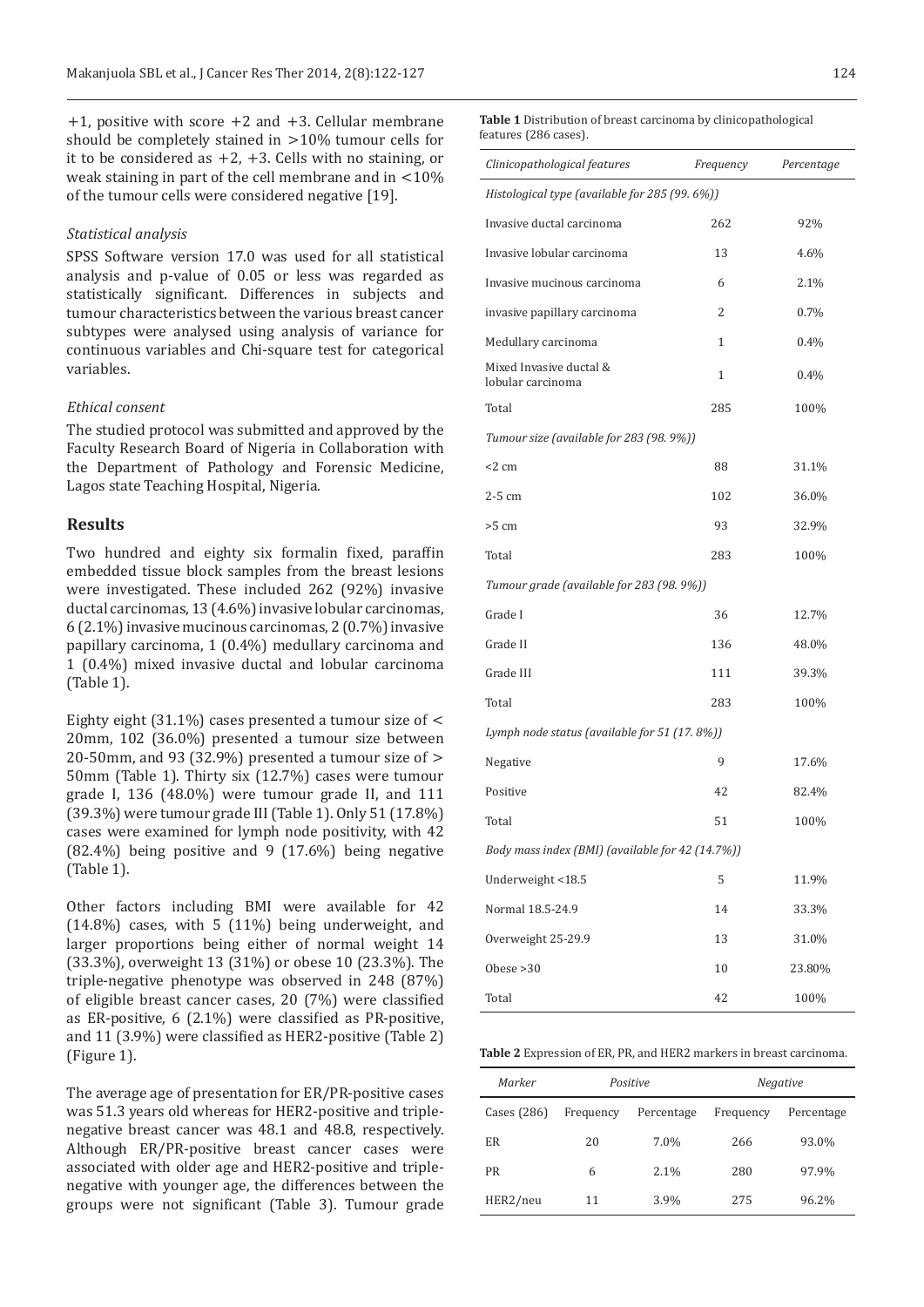

**Figure 1** Positive expression of Immunohistochemical profiles in invasive breast cancer tissues. ER (A) and PR (B) are only present in the nucleus and HER2 (C) is mainly present in the cytoplasm. Magnification x100.

was significantly associated with breast cancer receptor subtypes. A significant ( $P < 0.019$ ) proportion of grade I tumours were ER/PR-positive whereas a significant (P 0.009) proportion of grade II tumours were HER2 positive (Table 3).

Tumour size was also significantly associated with breast cancer receptor subtypes. Although there was no statistically significant differences in expression for ER/ PR and HER2 in smaller tumour sizes  $( $20 \text{mm}$ ), there$ was a significant ( $p < 0.001$ ) proportion of ER-positive tumours that were between 20-50mm and a significant  $(P > 0.0001)$  proportion of HER2-positive and triplenegative were associated with larger tumour sizes  $(>50mm)$  (Table 3).

**Table 3** Baseline characteristics by tumour subtype.

|                                    | $ER/PR + (26)$                            | $HER2 + (12)$                              | $ER/PR$ -,<br>HER2-(248)                 | p-value                              |  |  |
|------------------------------------|-------------------------------------------|--------------------------------------------|------------------------------------------|--------------------------------------|--|--|
| Age (years)                        | $51.3 \pm 11.2$                           | $48.1 \pm 7.9$                             | $48.8 \pm 12.7$                          | 0.593                                |  |  |
| Tumour grade                       |                                           |                                            |                                          |                                      |  |  |
| I<br>Н<br>Ш                        | $6(23.1\%)*$<br>11 (42.3%)<br>$9(34.6\%)$ | $1(9.1\%)$<br>$8(72.7\%)*$<br>$2(18.2\%)*$ | 29 (11.7%)<br>119 (48.0%)<br>100 (40.3%) | $*<0.019$<br>$*<0.009$<br>$*<0.0001$ |  |  |
| Tumour size                        |                                           |                                            |                                          |                                      |  |  |
| $<$ 20 $mm$<br>20-50mm<br>$>50$ mm | $9(34.6\%)$<br>15 (57.7%)*<br>$2(7.7\%)*$ | 4 (33.3%)<br>4 (33.3%)<br>$3(27.2\%)$      | 75 (30.2%)<br>85 (34.3%)<br>91 (36.7%)   | 0.336<br>$*<0.001$<br>$*<0.0001$     |  |  |

#### **Discussion**

Our findings revealed that a large number of breast cancer cases (87%) in Nigeria are triple-negative. Only 7% of cases account for ER-positive, 2.1% account for PR-positive, and 3.8% for HER2-positive breast cancers. The immediate realisation of a possible misclassification in these samples arises from the high proportion of triple-negative (87%) and low proportion of ER (7%), PR (2.1%), and HER2 (3.8%). However, studies of breast cancer markers in Sub-Saharan Africa have had extremely variable findings with reported percentage of ER-negative tumours ranging from  $40\%$  [17], [20] to  $>70\%$  [21, 22]. In comparison, corresponding percentages in the black American population were 35% in breast cancer patients aged 40 and 15% to 20% by age 70 [23]. A study carried out at the University of Michigan evaluated the pattern of ER, PR, HER2, and triple-negative breast cancers in white American, black American, Ghanaian/African background and showed a high prevalence of triple-negative breast cancers in Ghanaian women (82.2%) followed by black American (26.4%) and white American (16%) women [22].

The high prevalence of triple-negative breast cancer in the present study (87.0%) is in concordance with the reported data for the Ghanaian/African background in the Michigan study (82.2%) [22]. The prevalence of ER-positive and/ or PR-positive, and HER2-positive breast cancer in the Michigan study was 61.9% for white American, 49.4% for black American, and 13.3% for Ghanaian population [22]. Results for ER-positive and/or PR-positive, and HER2 positive breast cancer in our study were 13.0%. Another study evaluating the hormone expression in East African breast cancer cases also showed poor ER and PR-positivity (24% and 10%, respectively) and high prevalence of triple-negative (66%) breast cancer [22].

The IHC-based classification systems are still considered useful in clinical practice, especially when fresh tissue is not available and has been shown to correlate well with intrinsic classification using gene expression microarrays [24]. It is worth noting, however, that the reliability of the ER/PR and HER2 testing is imperfect. There are substantial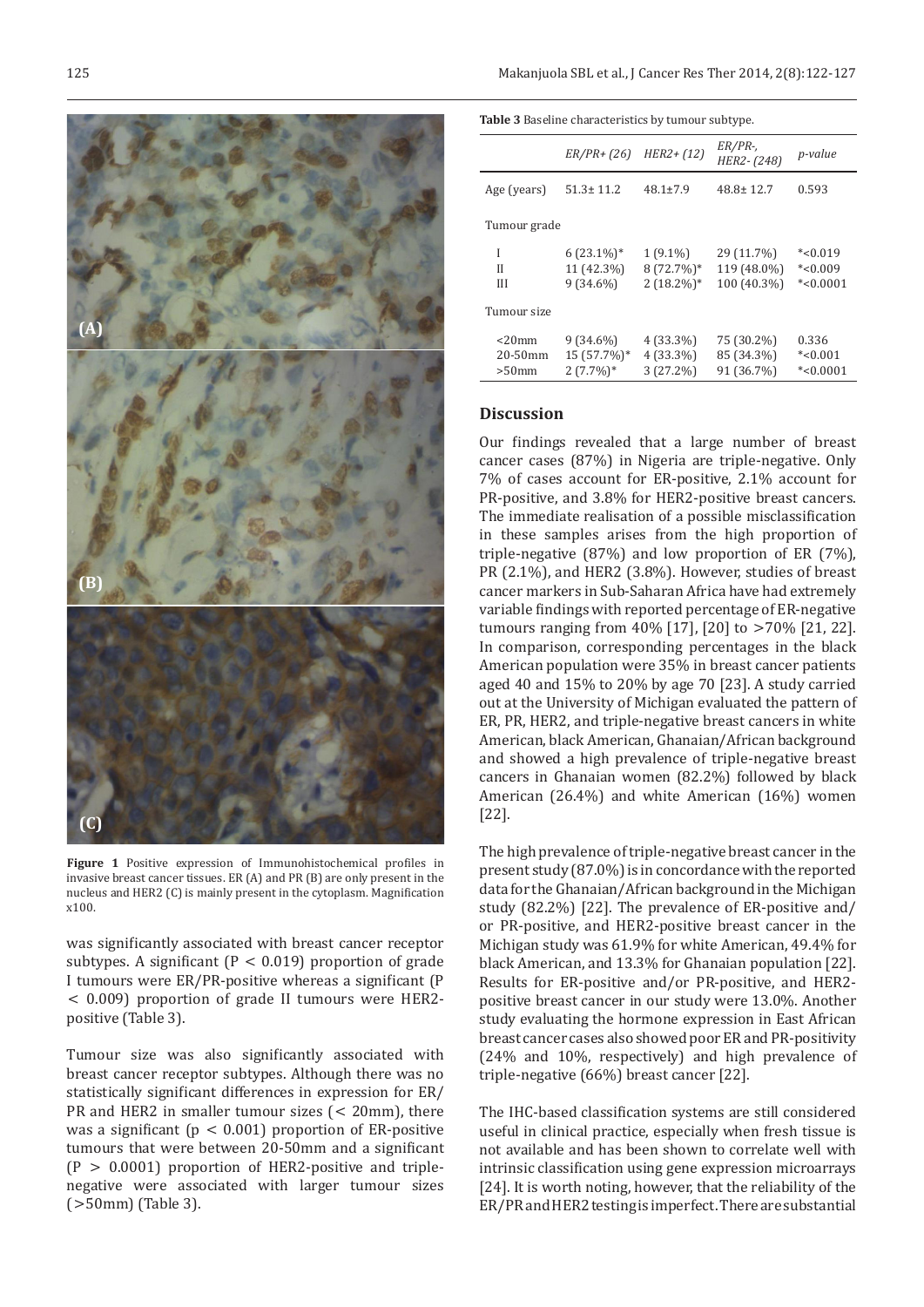intra-laboratory and inter-laboratory variation in results because of fixation, antigen retrieval, and staining methods that may vary among laboratories [18]. The drawback of ER testing is that results are highly sensitive to biopsy-tissue fixation and processing procedures, which leads to false negatives worldwide [19]. Ideally, receptor status should be determined in biopsy specimen obtained before pre-operative neoadjuvant therapy with IHC performed shortly after to avoid antigen degradation [25]. Moreover, if receptor status is determined from mastectomy tissue taken after neoadjuvant chemotherapy, the tumour phenotype may no longer be the same. Substantial discordance has also been reported in HER2 results produced in different laboratories from the same specimen [18, 26]. The present study raises two issues of vital importance in studying the breast cancer subtypes. First, whether cancer tissue samples are processed, preserved and stained in line with international guidelines? Having carried out a retrospective study, the second issue would be the lengthy storage of the tissue samples. The latter is a deterrent factor in determining breast cancer subtypes as it is widely known that IHC performs better on fresh samples and it is affected by the fixation methods, reagents used, protocols, antibody sensitivity, and scoring system [27]. Tissue samples used in this study were obtained from archived samples from 2008 to 2011 and we do lack information on how tissues were fixed and processed. Such limitations suggest that possible misclassification may occur. Nonetheless, it is important to evaluate the breast cancer receptor status profile for this sample group in order to understand the possible limitations of this study and exercise ways to assist this Institute in establishing standards for molecular breast cancer diagnosis in the future.

Indeed, it was acknowledged that there will be misclassification in this retrospective study due to fixation and processing techniques as well as long-term storage and IHC staining methods. As a result, this breast cancer receptor classification study was complemented with other important clinical and prognostic variables for the individuals such as age, tumour size, tumour grade, and lymph node status [28]. The clinicopathological association data further affirms that the high proportion of triple-negative patients may be less associated with fixation, processing and storage techniques and more significantly associated with the biological nature of the tumours.

Stark and colleagues in 2010 demonstrated the impact of the racial/ ethnic composition in determining breast cancer receptor subtypes [22]. This study has demonstrated that the triple-negative subtype is not only associated with black African race but also tumour biology including tumour grade and size. ER/PR-positive breast cancer was significantly  $(P < 0.019)$  associated with grade I tumours and tumour sizes  $<$  50mm (P  $<$  0.001). As previously reported ER-positive cancers are associated with a lower grade, smaller size, more likely to be node

negative and better survival outcome than ER-negative cancers [7]. It has been demonstrated that ER expression decreased with increasing histological grade, indicating that the lower the tumour cell differentiation, the lower the estrogen dependence, which would in turn affect the sensitivity to the hormone therapy [29-30]. Women with ER-positive breast cancer benefit from endocrine therapy explaining the better survival outcomes. Most evidence regarding the prognostic role of PR is based upon the assumption that PR expression indicates a functioning ER pathway [31]. Therefore, it has been shown that PRpositive and ER-positive tumours have a better response to endocrine therapy than ER-positive and PR-negative cancers [32].

HER2-positive were significantly ( $P < 0.009$ ) associated with grade II tumours but not with grade I or III; and significantly ( $P < 0.0001$ ) associated with larger tumours  $($  > 50mm). In a similar study the frequency of HER2 over expression decreased significantly in low grade tumour and also in patients with high grade tumour [33]. More recently, Lal et al., in a study of 3,655 breast cancer cases reported that HER2 amplification and over expression are limited essentially to invasive breast carcinoma of intermediate grade to high grade [34]. Under normal physiological conditions HER2 is inactive; however, once activated it may enhance tumour invasion and metastases and increase degree of malignancy [35], which may explain HER2 association with intermediate to high grade tumours and large tumour sizes.

Triple-negative were more associated with grade II and grade III tumours and significantly  $(P < 0.0001)$  associated with larger tumour sizes  $($  > 50mm). These pathological features translate into poorer clinical prognosis and the worst overall and disease-free survival. Histologically, triple-negative breast cancers are poorly differentiated and are characterized by an aggressive clinical history. Since there are no specific treatment guidelines for this subtype, triple-negative breast cancers are managed with standard treatment, which leaves them with a high rate of local and systemic relapse [36]. Therefore, this continues to direct the focus of ongoing research and it should be of great benefit to breast cancer patients of African background.

#### **Conclusion**

This study has supported the use of Immunohistochemistry classification as a clinical tool in the future as ER/PR and HER2 markers are widely available at a reasonable cost. This information is clinically useful, therapeutically informative and somewhat predictive. Additional efforts to translate the currently standardised research method into reliable and reproducible diagnostic protocols are ongoing.

#### **Funding**

This study was fully supported by a grant from the Caverton Offshore Support Group (COSG).